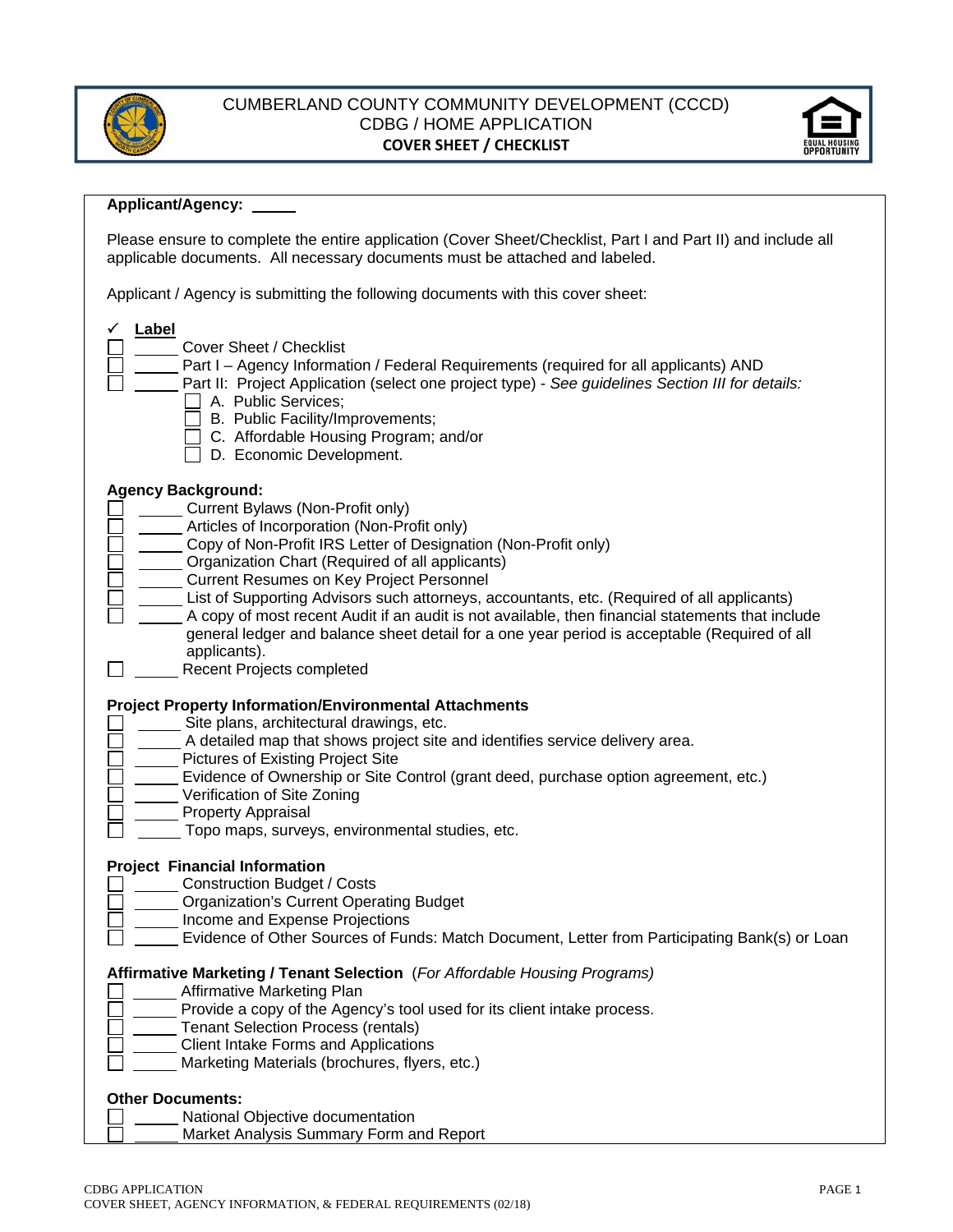| Appropriate Licenses   |                                                                                            |      |
|------------------------|--------------------------------------------------------------------------------------------|------|
| Appropriate Insurances |                                                                                            |      |
| Other                  | Continuum of Care on Homelessness Collaboration Documentation (e.g. membership form, etc.) |      |
| Other                  |                                                                                            |      |
| Other                  |                                                                                            |      |
|                        | <b>ACKNOWLEDGEMENT:</b> Checklist is completed and required documents are attached.        |      |
| Signature              | <b>Printed Name/Title</b>                                                                  | Date |
|                        |                                                                                            |      |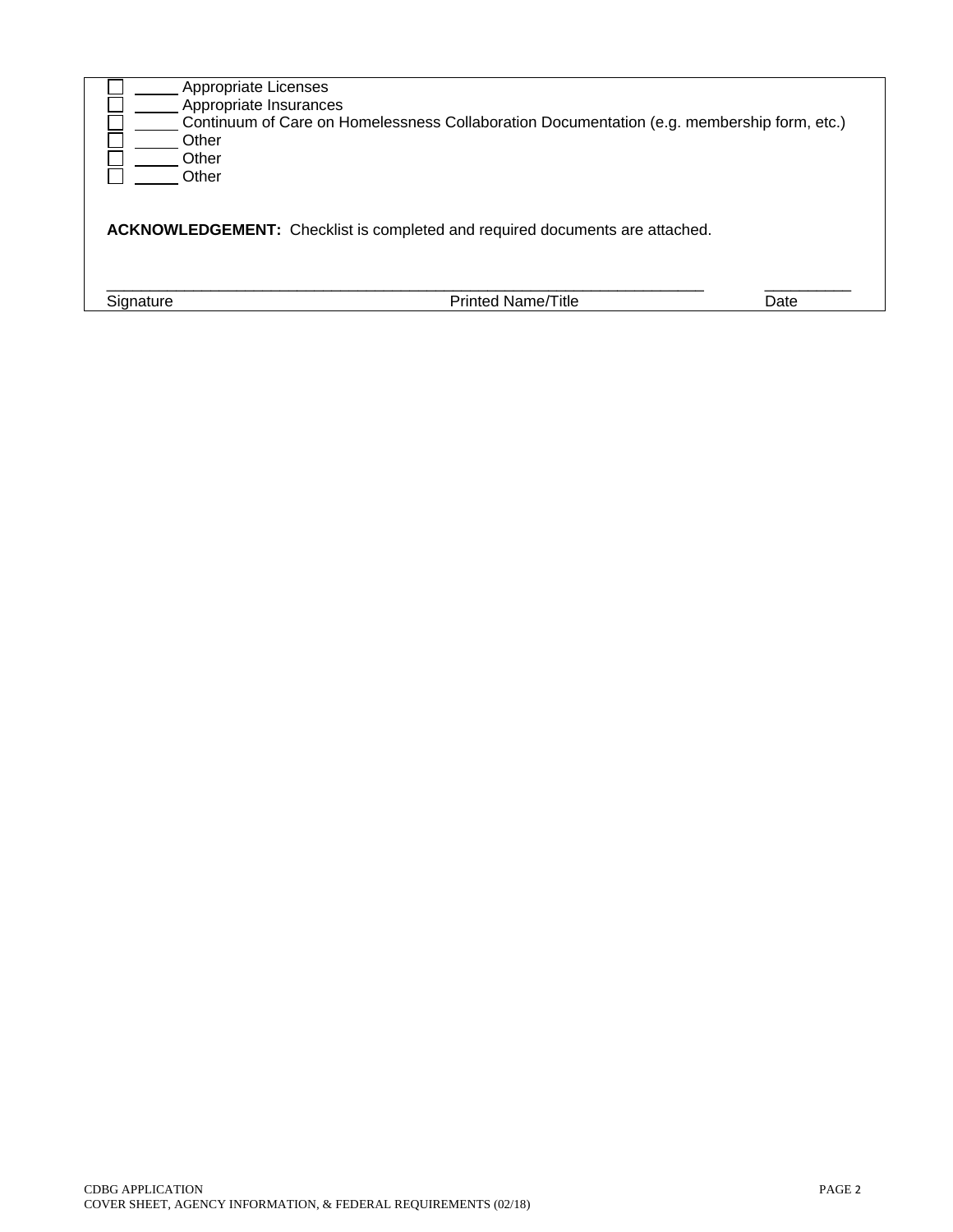

### CUMBERLAND COUNTY COMMUNITY DEVELOPMENT (CCCD) CDBG / HOME GRANT APPLICATION **PART I - AGENCY INFORMATION / FEDERAL REQUIREMENTS**



*Please Complete Sections A through F* 

|    | A. APPLICANT INFORMATION                                                                               |                |                                                                                                                |                                |  |  |
|----|--------------------------------------------------------------------------------------------------------|----------------|----------------------------------------------------------------------------------------------------------------|--------------------------------|--|--|
| 1. | <b>Project Title:</b>                                                                                  |                |                                                                                                                |                                |  |  |
| 2. | Legal Name of Applicant: ____                                                                          |                |                                                                                                                |                                |  |  |
| 3. | <b>Mailing Address:</b>                                                                                |                |                                                                                                                |                                |  |  |
|    |                                                                                                        | State: _____   | Zip: The Solid State State State State State State State State State State State State State State State State |                                |  |  |
| 4. | Street Address: _____                                                                                  |                |                                                                                                                |                                |  |  |
|    | City:                                                                                                  | State:         | Zip:                                                                                                           |                                |  |  |
| 5. | Primary/Contact Person: _____                                                                          |                |                                                                                                                |                                |  |  |
| 6. | Telephone: _____                                                                                       |                | 7. Fax: _____                                                                                                  |                                |  |  |
| 8. | Email:                                                                                                 |                |                                                                                                                |                                |  |  |
| 9. | Federal Identification Number (required): ____                                                         |                |                                                                                                                |                                |  |  |
|    | 10. DUNS Number (required): _____                                                                      |                |                                                                                                                |                                |  |  |
|    | 11. Type of Applicant:                                                                                 |                |                                                                                                                |                                |  |  |
|    | County Department                                                                                      | $\Box$ City    |                                                                                                                | Non-Profit Organization        |  |  |
|    | $\Box$ Township                                                                                        | $\Box$ Village |                                                                                                                | $\Box$ For-Profit Organization |  |  |
|    | $\Box$ Corporation                                                                                     |                | Education Institution                                                                                          | Public Housing Authority       |  |  |
|    | $\Box$ L.L.C.                                                                                          |                | $\Box$ Sole Proprietorship                                                                                     | $\Box$ Religious Organization* |  |  |
|    | Special Government District                                                                            |                |                                                                                                                |                                |  |  |
|    | Continuum of Care Affiliation (indicate the collaborative agency): _____                               |                |                                                                                                                |                                |  |  |
|    | Other (Specify):                                                                                       |                |                                                                                                                |                                |  |  |
|    | *If you qualify as a religious organization, you must also be a non-profit organization                |                |                                                                                                                |                                |  |  |
|    |                                                                                                        |                |                                                                                                                |                                |  |  |
|    | 12. Date Organization Established (if nonprofit, should be the date on the Articles of Incorporation): |                |                                                                                                                |                                |  |  |
|    |                                                                                                        |                |                                                                                                                |                                |  |  |
|    |                                                                                                        |                |                                                                                                                |                                |  |  |
|    | 13. Is this agency a Minority-owned Business Enterprise (MBE)? $\Box$ Yes                              |                |                                                                                                                | No                             |  |  |
|    | 14. Is this agency a Women-owned Business Enterprise (WBE)?   Yes                                      |                |                                                                                                                | -No                            |  |  |

## **B. AGENCY CONTACT SHEET AND ORGANIZATION INFORMATION**

| Agency Head            | Name/Title:<br>E-Mail:<br>Phone and Fax #:                 |  |
|------------------------|------------------------------------------------------------|--|
| <b>Grant Writer</b>    | Name/Title:<br>Agency Name:                                |  |
|                        | E-Mail:<br>Phone and Fax #:                                |  |
| <b>Financial Staff</b> | Name/Title:<br>E-Mail:<br>Phone and Fax #:                 |  |
| General (Offices)      | Agency Name:<br><b>Mailing Address:</b><br>City/State/Zip: |  |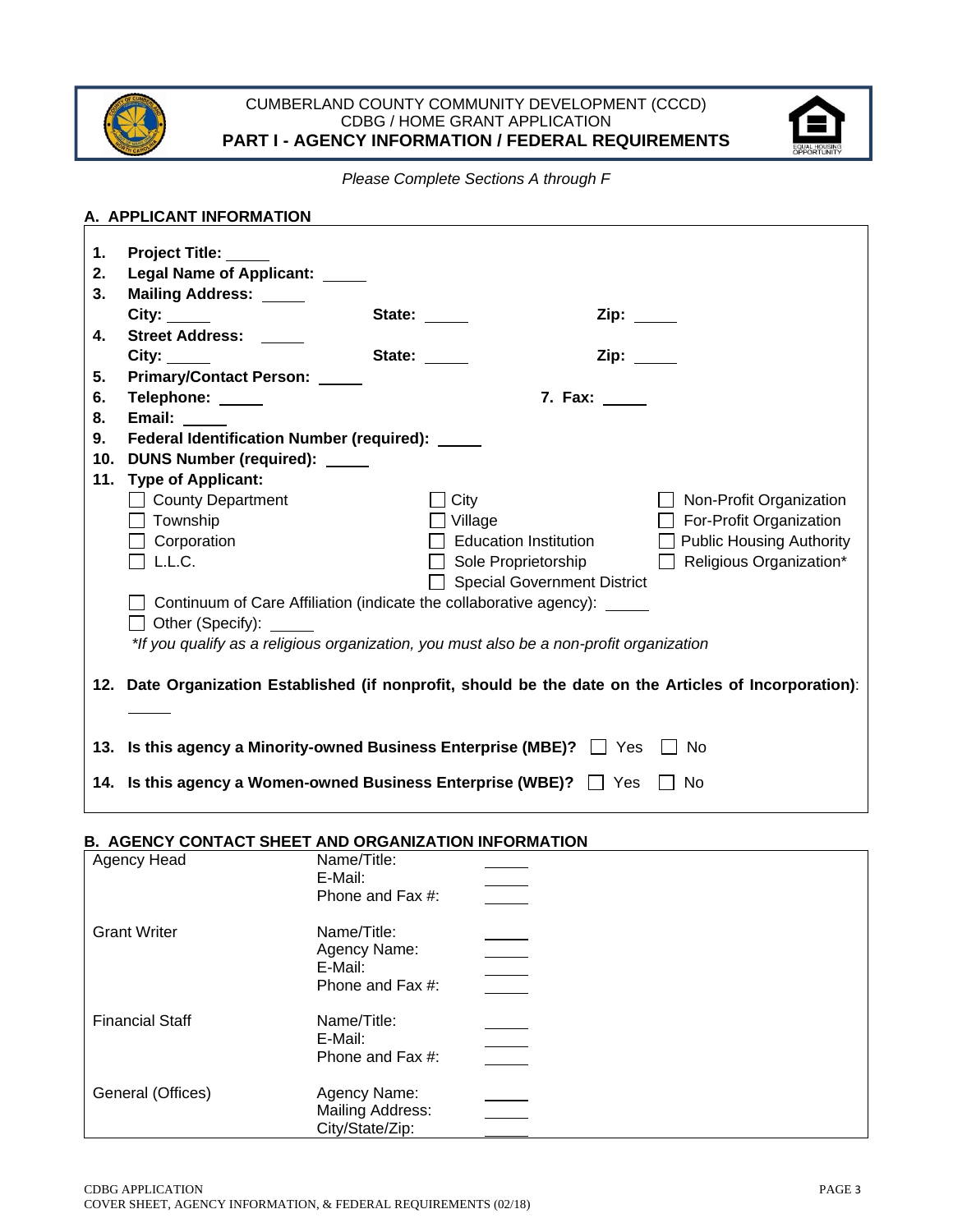| Phone and Fax #: |
|------------------|
|                  |

# **C. AGENCY BACKGROUND INFORMATION**

| <b>C. AGENCY BACKGROUND INFORMATION</b>                                                                                                                                                                                        |
|--------------------------------------------------------------------------------------------------------------------------------------------------------------------------------------------------------------------------------|
| Provide current list of Agency Board of Directors: Include name, position/title, city residence, length of time on<br>the Board, and expiration of terms. Note any vacant positions. (Non-Profit only)                         |
|                                                                                                                                                                                                                                |
| Provide Agency's current adopted Mission Statement:                                                                                                                                                                            |
|                                                                                                                                                                                                                                |
|                                                                                                                                                                                                                                |
| <b>Required Attachments:</b>                                                                                                                                                                                                   |
| Current Bylaws (Non-Profit only)                                                                                                                                                                                               |
| Articles of Incorporation (Non-Profit only)                                                                                                                                                                                    |
| Copy of Non-Profit IRS Letter of Designation (Non-Profit only)                                                                                                                                                                 |
| Organization Chart (Required of all applicants)                                                                                                                                                                                |
| List of Supporting Advisors such as attorneys, accountants, etc. (Required of all applicants)                                                                                                                                  |
| A copy of most recent Audit (Required of all Applicants); if an audit is not available, then financial statements<br>that include General Ledger and Balance Sheet detail for a one year period is acceptable (Required of all |
| applicants).                                                                                                                                                                                                                   |
| If Community Based Development Organization (CBDO), updated information demonstrating current CBDO                                                                                                                             |
| eligibility status.                                                                                                                                                                                                            |
|                                                                                                                                                                                                                                |
| <b>D. AGENCY EXPERIENCE</b>                                                                                                                                                                                                    |
| Describe the length of time the agency has operated, date of incorporation, the purpose of the agency, and the                                                                                                                 |
| type of corporation. Describe the type of services provided, the agency's capabilities, the number and<br>characteristics of clients served, and required licenses to operate (if applicable).                                 |
|                                                                                                                                                                                                                                |
|                                                                                                                                                                                                                                |
|                                                                                                                                                                                                                                |
| Briefly describe the agency's existing staff positions and qualifications, its capacity to carry out the activities                                                                                                            |
| related to the proposed project and state whether the agency has a personnel policy manual with an affirmative                                                                                                                 |
| action plan and grievance procedure.                                                                                                                                                                                           |
|                                                                                                                                                                                                                                |
|                                                                                                                                                                                                                                |
|                                                                                                                                                                                                                                |
| For agencies serving primarily homeless persons (or those at-risk of homelessness):                                                                                                                                            |
| Will the agency participate in the CoC Coordinated Intake/Entry System (see guidelines, Section VII                                                                                                                            |
| for details)?                                                                                                                                                                                                                  |
|                                                                                                                                                                                                                                |
| Yes<br>No                                                                                                                                                                                                                      |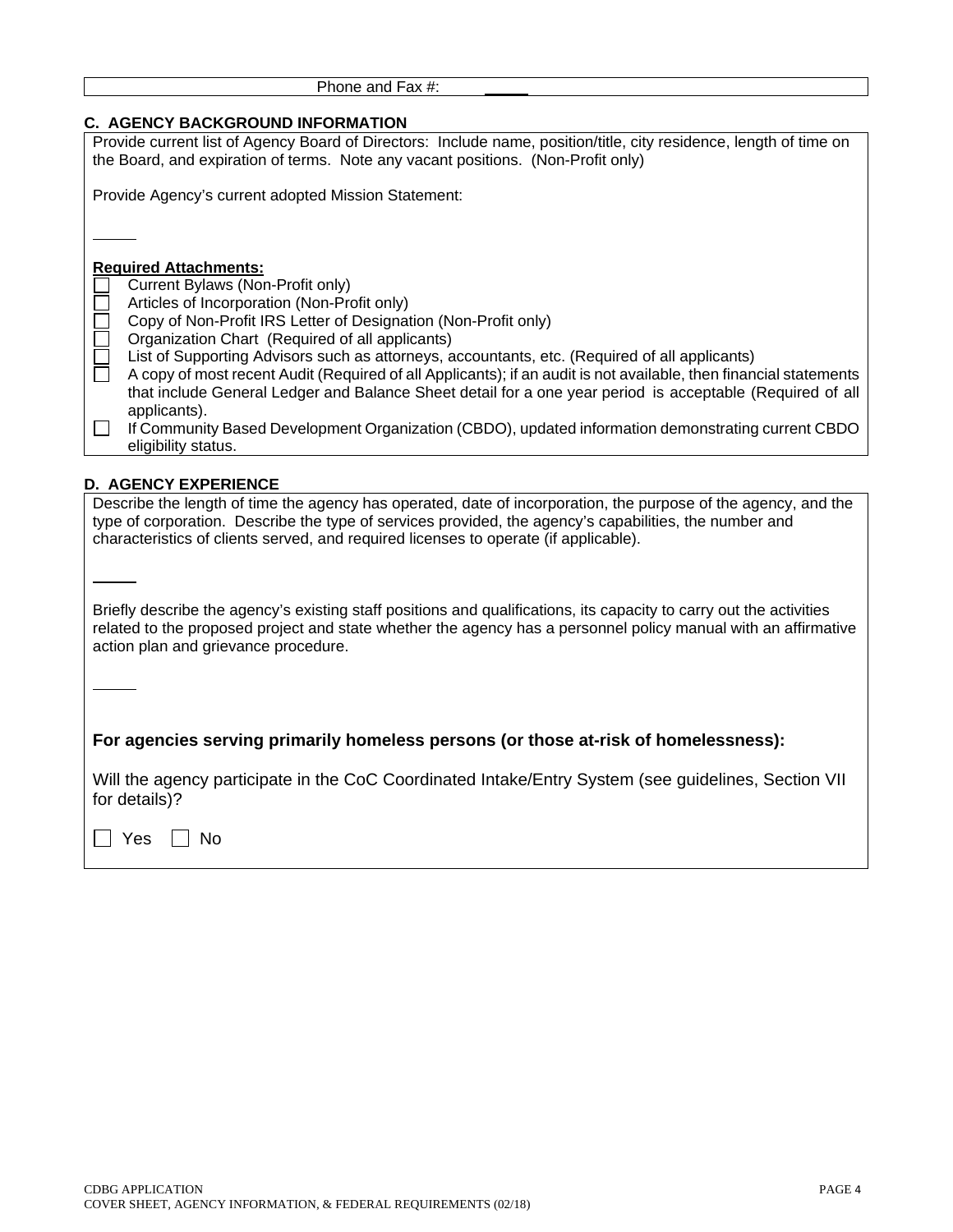#### **E. CERTIFICATION – ENVIRONMENTAL REVIEW**

In accordance with 24 C .F.R. Part 58.22, the applicant agrees to refrain from undertaking any physical activities or choice-limiting actions until CCCD has either notified the applicant that the request for funding has been rejected, or if funded, until CCCD has issued the subrecipient a written Environmental Notice to Proceed. Choicelimiting activities include, but are not limited to, acquisition of real property, leasing, repair, rehabilitation, demolition, conversion, or new construction. This limitation applies to all parties in the development process, including public or private nonprofit or for-profit entities, or any of their contractors.

If the application is successful, any commitment of funds by CCCD is fully conditioned upon satisfactory completion of the project's environmental review in accordance with 24 CFR Part 58 and related environmental authorities. The applicant is also advised that the provision of funding is further conditioned on CCCD's determination to proceed with, modify, or cancel the project based on the results of the environmental review.

If the application is successful, the applicant must agree to abide by any special conditions, mitigation measures or requirements identified in CCCD's environmental approval and shall ensure that project contracts and other relevant documents will include such special conditions, mitigation measures or requirements.

The applicant agrees to provide CCCD with all available environmental information about the project and any information which CCCD may request in connection with the conduct and preparation of the environmental review, including any reports of investigation or study which in CCCD's opinion is needed to fulfill its obligations under HUD environmental requirements.

The applicant agrees to advise CCCD of any proposed change in the scope of the project or any change in environmental conditions, including substantial changes in the nature, magnitude, extent or location of the project; the addition of new activities not anticipated in the original scope of the project; the selection of an alternative not in the original application or environmental review; or new circumstances or environmental conditions which may affect the project or have bearing on its impact, such as concealed or unexpected conditions discovered during the implementation of the project or activity.

**\_\_\_\_\_\_\_\_\_\_\_\_\_\_\_\_\_\_\_\_\_\_\_\_\_\_\_\_\_\_\_\_\_\_\_\_\_\_\_\_\_\_\_\_\_\_\_\_\_\_\_\_ \_\_\_\_\_\_\_\_\_\_\_\_\_\_\_\_\_ Signature of Authorized Official Date Authorized Official Date Authorized Date Authorized Official Date Authorized Official Date Authorized Official Date Authorized Official Date Authorized Official Date Authorized Offici** 

 $\overline{\phantom{a}}$  ,  $\overline{\phantom{a}}$  ,  $\overline{\phantom{a}}$  ,  $\overline{\phantom{a}}$  ,  $\overline{\phantom{a}}$  ,  $\overline{\phantom{a}}$  ,  $\overline{\phantom{a}}$  ,  $\overline{\phantom{a}}$  ,  $\overline{\phantom{a}}$  ,  $\overline{\phantom{a}}$  ,  $\overline{\phantom{a}}$  ,  $\overline{\phantom{a}}$  ,  $\overline{\phantom{a}}$  ,  $\overline{\phantom{a}}$  ,  $\overline{\phantom{a}}$  ,  $\overline{\phantom{a}}$ **Printed Name / Title**